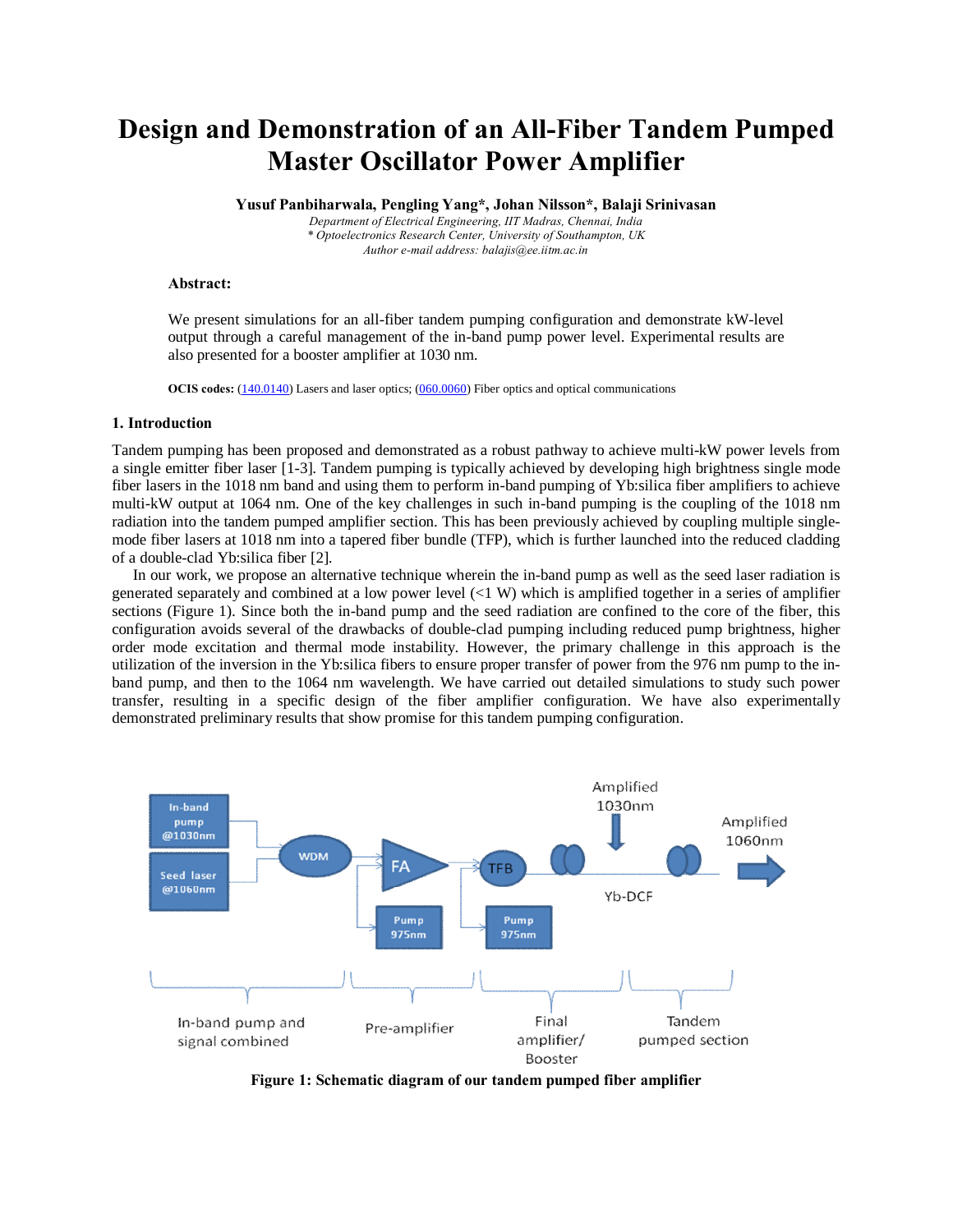#### **2. Simulations**

We perform simulation for the final amplifier stage of setup show in Figure 1, whose initial length is expected to act as amplifier for 1030nm and the later part of fiber is tandem pumped to amplify 1060nm. Our simulations incorporate a Yb-doped large mode area double clad fiber from Nufern Inc. (LMA-YDF-25/250-VIII). The input power fed in to the amplifier is considered to be 10W at 1030nm and 0.1W at 1060nm. The pump wavelength is chosen as 975nm with about 1 kW power level. The simulations were performed using RP FiberPower software. From simulations, we found that about 7 m length is required to transfer power from 975 nm to 1060nm. The simulation results obtained are shown in Figure 2.



**Figure 2: (a) Simulation results for power variation for 976 nm pump, 1030 nm in-band pump, and 1064 nm signal across the Yb-doped fiber, (b) differentiation of the above curves to clearly illustrate the region where much power is getting transferred to the other wavelengths.**

From simulations it can be seen that the major power transfer occurs from 975nm to 1030 nm in the initial 3 m length of Yb:silica fiber. During this length, we also observe that 1060 nm amplifies to a significant level (as 1060